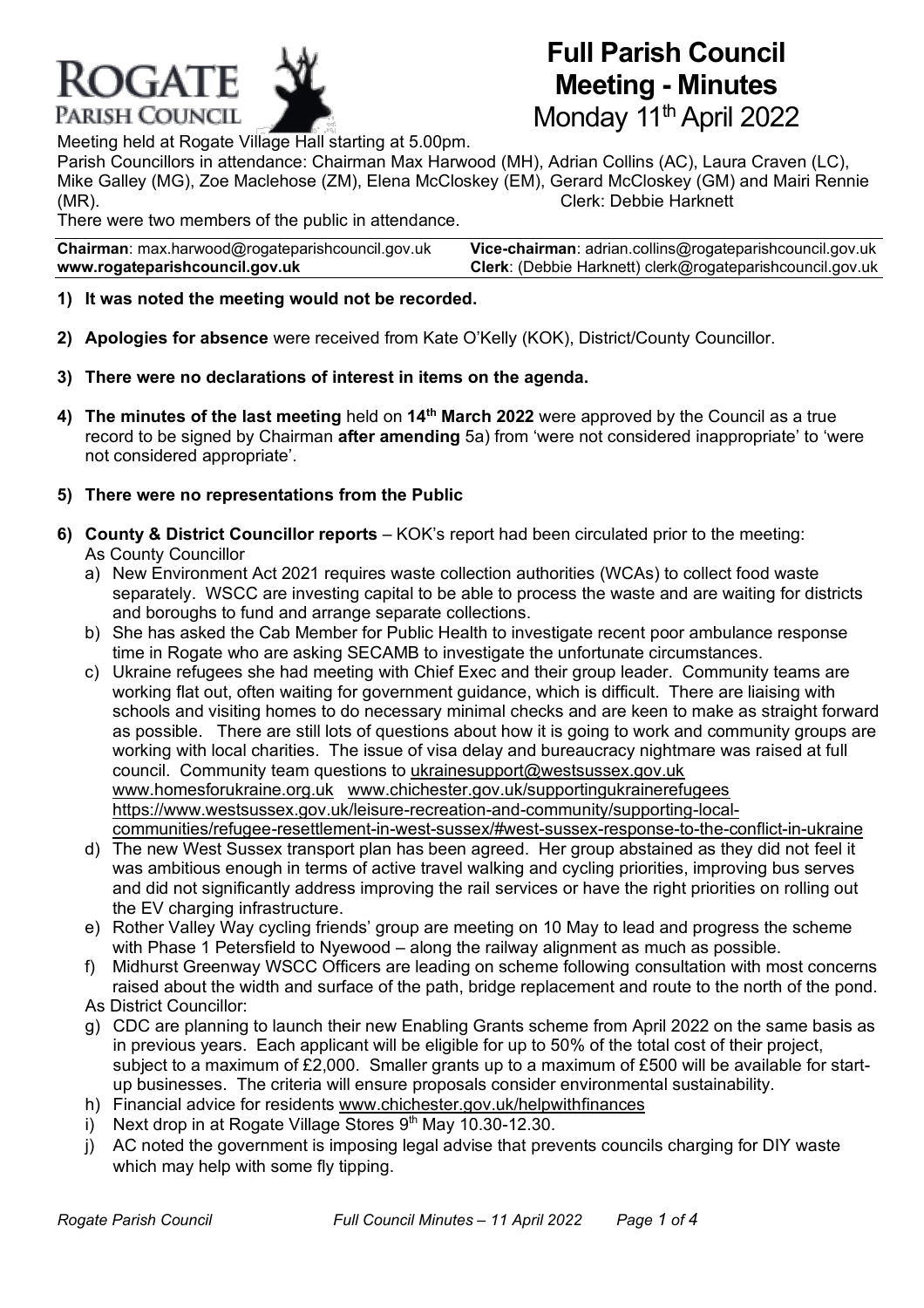- **7) Chairman's report –** MH's report had been circulated ahead of the meeting:
	- a) Precept a parishioner asked if the 20% increase was a misprint we responded saying sadly not and the increase was driven by being the first rise in 7 years and costs of services had crept up.
	- b) Haben bridge has been repaired again. We understand Historic England and Highways are going to meet to consider options to protect it from further damage and we hope to have the opportunity to be involved with the discussion.
	- c) We asked the Forestry Commission what measures they were taking to avoid a felling situation like that at Fyning near Garbett's Wood happening again – they have agreed to a joint meeting to discuss possibly with Kate O'Kelly, Nick Heasman and Henry Whitby, CDC Tree Officer.
	- k) There have been rumors of motor bike activity near Tipsall Farm but we haven't received any direct comments or complaints. Would urge people keeping a record of what happens, where and when as this will help establish if any rules are being broken. EM noted hearing motorbikes on what they believed to be National Trust land near Durford Wood.
	- d) Rogate milestone was removed in 1940 (during the war apparently to confuse the Germans). Stedham PC have located it along with theirs, in a barn at Petworth and are working to get them returned to the parishes. Stedham PC is planning to place on their recreation ground with a plaque about the history; we need to decide where to put ours and may need highways permission to reinstate at original location. AC offered to work out where it would originally have been sited.

# **Matters for discussion:**

- **8) Rogate and Terwick Housing Association (R&THA) proposed transfer of engagements to PHA Homes Ltd (PHAHL) –**
	- a) Following a PC zoom discussion our comments were sent to R&THA we sought reassurance on a local allocation policy for people with Rogate connections to have priority at East Lodge, Hugo Platt and any future development of East Lodge site; representative on board nominated by the PC; group of locals to work with PHA for future development of East Lodge site for the community; everything possible to be done to maintain the integrity of the existing residents and their community. Being aware discussion of redevelopment would cause a lot of angst to the residents we asked R&THA to talk to them, before any transfer of engagements is voted on. Adding we felt the community needed to pull together to help and support them.
	- b) Frustrating, R&THA responded apparently not wanting to be involved but have since passed our comments to PHA; we await their response.

# **9) Annual litter pick** –

- a) LC reminded everybody the event is on Saturday  $30<sup>th</sup>$  April. She has arranged to borrow the equipment from CDC, for bags to be collected from the hall and told the R&T. She is going to complete a risk assessment and make a poster for distribution and inclusion on our website.
- b) LC noted to be careful by a broken manhole cover near the car-boot site on A272 which has been reported to WSCC.
- c) ZM added the road by the bike trial has washed away and the bank is undermined Clerk will report.

# **10) Eco Rother Action** –

MH noted we have received a request (information and map previously circulated) from ERA asking us to seek WSCC Highways permission to create a wildflower area near Frog's Hollow. LC noted that if a wildflower area is created and not maintained it would naturally revert to grass. After discussion, LC's proposal of **resolution 'to seek WSCC Highways permission for ERA to develop a wildflower area near Frog's Hollow while noting the PC would not be responsible for its upkeep'** was seconded by MR and unanimously approved.

# **11) Platinum Jubilee events update**

- a) MR confirmed Rogate village plans for a family fun day with pop-up pub on Saturday 4 June and a ticketed marque lunch and open-air service on Sunday 5 June.
- b) Clerk noted no formal request has yet been received towards Rake's event.

# **12) Finance report and matters**

a) GM noted the budget progress to-date had been circulated ahead of the meeting covering the last financial year which ended on 31 March. It was as predicted last meeting with no questions.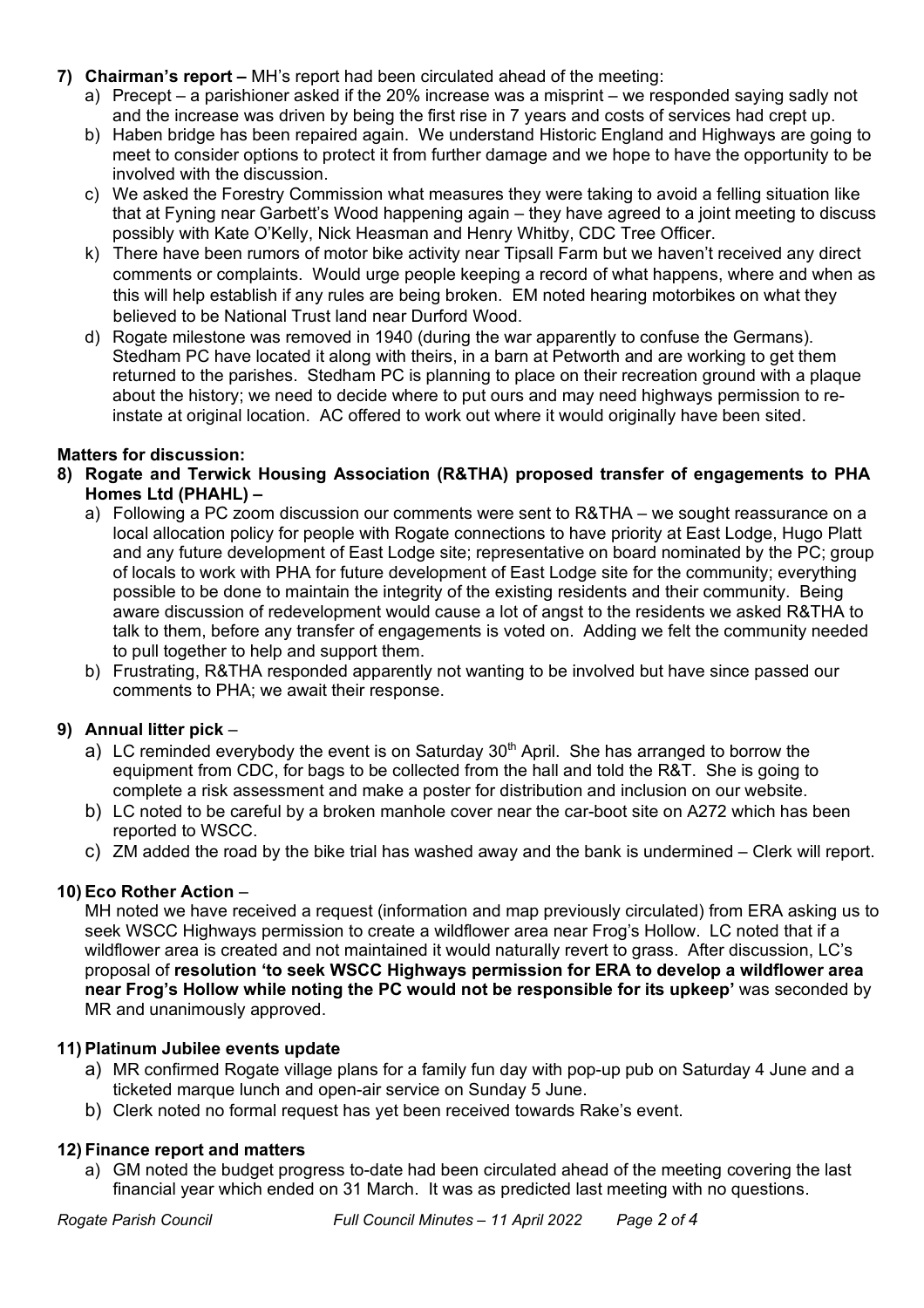- b) AC noted RATA budget is underspent with £4,853 to carry forward to the new financial year though we are still waiting on the installation of the bus shelter and the SID's will require replacement batteries every couple of years.
- c) Clerk noted we have been asked about installing gateways along the A272 by Parsonage and Fyning but had explained to the MOPs we are waiting to see the effect of those already planned before considering any more. AC explained they cost approx. £1,000 each installed and Rogate Road Residents Association funded theirs. He noted they change the character of the road and are listed as a measure local communities can take to calm traffic. LC added there is an increasing number around which designate the entrance to a residential area.
- d) Non-cheque signatory would not check the bank this month.
- e) Bank payments authorisation MH and GM to approve this month's online payments.

#### **Receipts and payments approved:**

| <b>Receipts noted:</b>    |                                                       |             |
|---------------------------|-------------------------------------------------------|-------------|
| Unity Trust Bank          | Deposit account interest                              | £10.55      |
| <b>Payments approved:</b> |                                                       |             |
| Clerk/RFO                 | Salary/PAYE/Pension                                   | Undisclosed |
| Debbie Harknett           | Zoom video conferencing monthly cost                  | £14.39      |
| <b>GN Drop Kerbs</b>      | Installation Rogate Road village gateways             | £250.00     |
| Glasdon UK                | Rogate Road village gateways                          | £804.29     |
| <b>Adrian Collins</b>     | Repayment of materials for installing village gateway | £33.92      |
| Southern Water            | <b>Fyning Recreation Ground supply</b>                | £14.68      |
| Unity Trust Bank          | Bank charges $-3$ months                              | £18.00      |

# **Committee reports:**

#### **13) Planning Committee -**

- a) The minutes of the Planning Committee meeting of  $8<sup>th</sup>$  March 2022 were received.
- b) The zoom Planning Committee meeting on  $12<sup>th</sup>$  April 2022 was noted.

#### **14) Finance Committee –**

The zoom Finance Committee meeting on Tuesday 19<sup>th</sup> April 2022 was noted.

# **15) Open Spaces**

- a) The minutes of the Open Spaces Committee meeting on  $24<sup>th</sup>$  January 2022 were received.
- b) The zoom Open Spaces Committee meeting on Monday 23<sup>rd</sup> May 2022 was noted.
- c) Update from Open Spaces Committee meeting on  $28<sup>th</sup>$  March MH reported one of the gates at Hugo Platt playground is broken; we have asked Andrew Stead to close the gap and replace with fencing to match existing.
- d) ZM noted the irrigation pipes are still across the footpath at Black Bridge.

# **Working groups:**

**16) RATA –** AC's report had been circulated prior to the meeting:

- a) Rake Village Gateway has now been installed near Oliver's Piece. Signs for this gateway and the pair installed on Rogate Road are being made by V-Signs and will be mounted in the next couple of weeks.
- b) AC reported an encouraging liaison with Sussex Police Chief Inspector Nick Bowman, Divisional Commander Chichester & Arun District hosted a video meeting on 1<sup>st</sup> April with AC and a representative of Trotton & Chithurst PC to discuss community concerns about antisocial motorcycling and driving on the A272 & B2070. This was the first such meeting with the Divisional Commander responsible for policing our areas, previously our contact on this subject has only been with the traffic police. Chief Insp Bowman was clearly interested to hear of community concerns and discussion was useful and positive. He reiterated the limitations in detecting unlawful exhaust noise on motorcycles but did indicate plans in prospect with traffic police later in year. The main outcome of the meeting was an undertaking by Chief Insp Bowman to liaise directly with the Sussex Police Traffic Unit to ensure that our end of the A272 & B2070 were included in their enforcement operations and to give publicity of the outcome of enforcement activity in our area. He also undertook to liaise with his neighbouring Divisional Commander in Hampshire Police to compare their approach to traffic